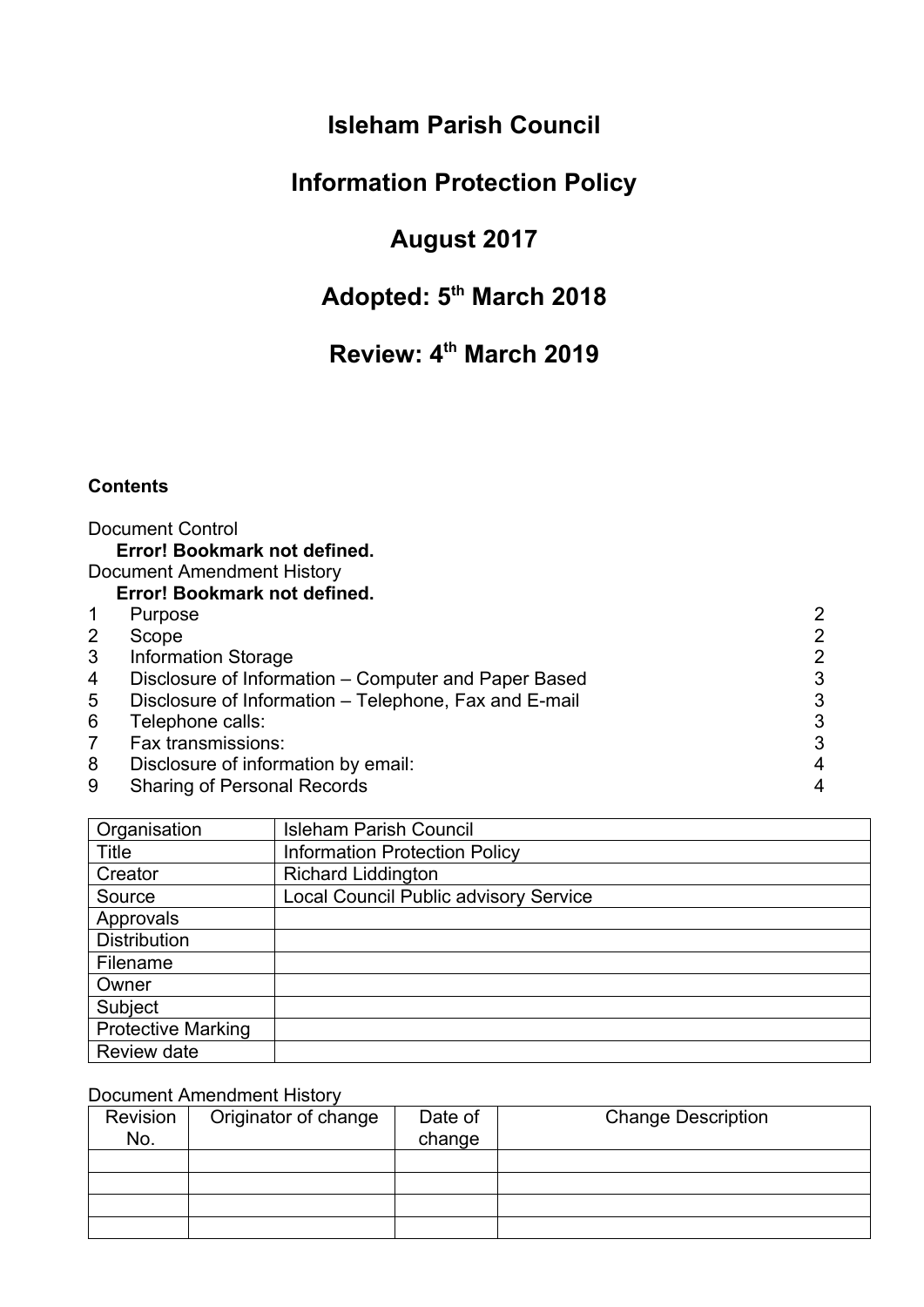#### **Purpose**

- <span id="page-1-3"></span>1.1 Information is a major asset that Isleham Parish Council has a duty and responsibility to protect.
- 1.2 The purpose and objective of this Information Protection Policy is to specify the means of information handling and transfer within the Council.

#### <span id="page-1-0"></span>**2 Scope**

- 2.1 The Information Protection Policy applies to all Councillors, Committees, Employees of the Council, contractual third parties and agents of the Council who have access to Information Systems or information used for Isleham Parish Council purposes.
- 2.2 Information takes many forms and includes:
	- hard copy data printed or written on paper
	- data stored electronically
	- communications sent by post / courier or using electronic means
	- stored tape or video
	- speech

#### <span id="page-1-2"></span>**3 Information Storage**

- 3.1 All electronic information will be stored on centralised facilities to allow regular backups to take place.
- 3.2 Information will not be held that breaches the Data Protection Act (1998) or formal notification and guidance issued by Isleham Parish Council. All personal identifiable information will be used in accordance with the Caldicott Principles.
- 3.3 Records management and retention policy will be followed.
- 3.4 Staff should not be allowed to access information until line managers are satisfied that they understand and agree the legislated responsibilities for the information that they will be handling.
- 3.5 Databases holding personal information will have a defined security and system management policy for the records and documentation.
- 3.6 This documentation will include a clear statement as to the use, or planned use of the personal information, which is cross-referenced to the Data Protection **Notification**
- <span id="page-1-1"></span>3.7 Files which are listed by Isleham Parish Council as a potential security risk should not be stored on the network, except for in designated application storage areas. To facilitate this Isleham Parish Council will implement an electronic File security solution.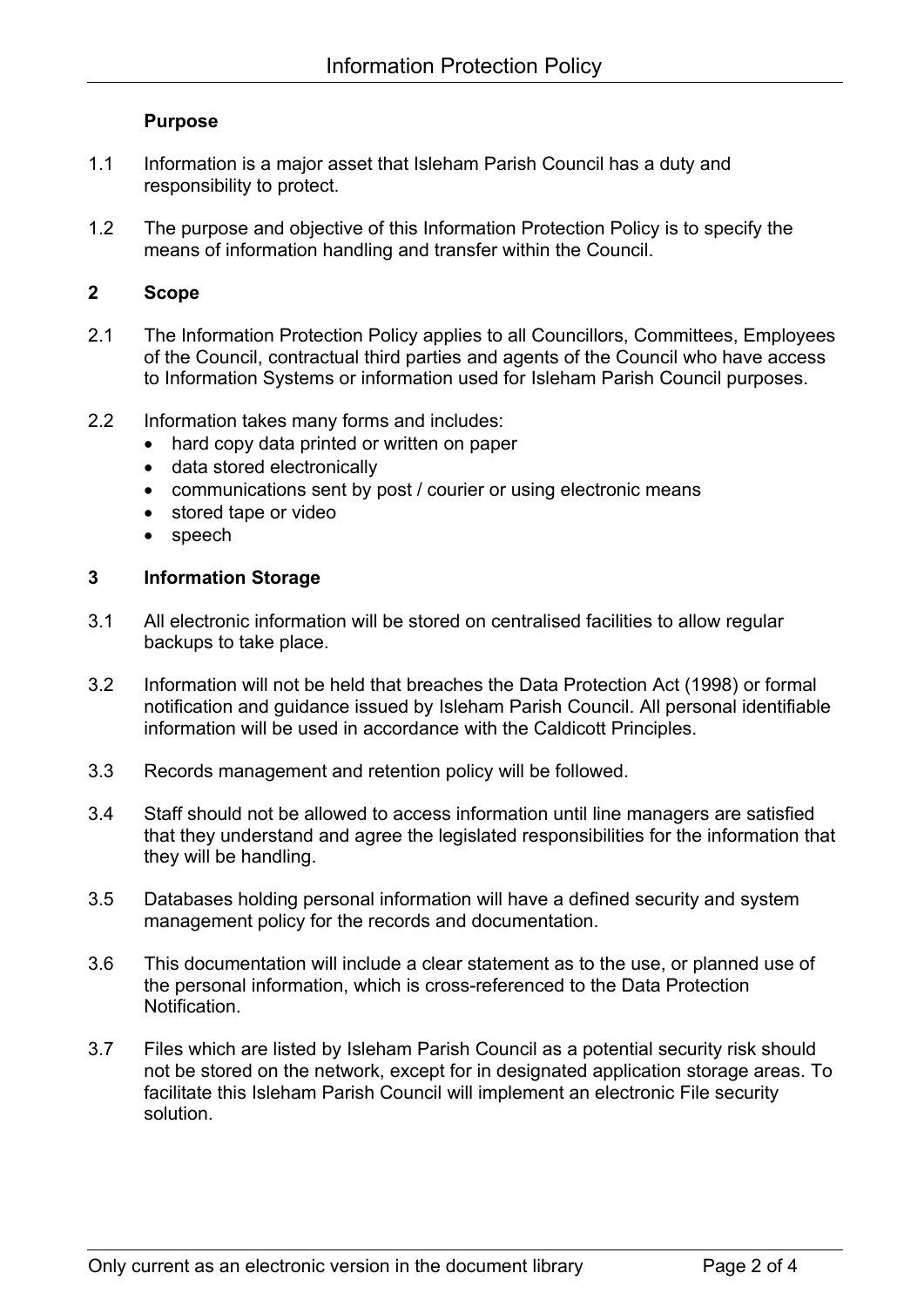### **4**

### **Disclosure of Information - Computer and Paper Based**

- 4.1 The disclosure of personal information to other than authorised personnel is forbidden. If there is suspicion of a Member or employee treating confidential Council information in a way that could be harmful to the Council or to the data subject, then it is be reported to the Data Control Officer (Clerk) who will take appropriate action.
- 4.2 Do not remove printed information from premises without the express consent of the information owner. Consent will only be given in exceptional circumstances
- 4.3 Protectively marked, personal or sensitive documents are not to be left unattended and, when not in use, are to be locked away and accessed only by authorised persons.
- 4.4 Disposal methods for waste computer printed output and other media must be in accordance with Isleham Parish Councils disposal policy.
- 4.5 Distribution of information should be via the most secure method available.

#### <span id="page-2-2"></span>**5 Disclosure of Information – Telephone, Fax and E-mail**

5.1 Where this involves the exchange of sensitive information then the following procedures will be applied.

#### <span id="page-2-1"></span>**6 Telephone calls:**

- 6.1 Verify the identification of members before disclosing information. If in doubt, return their call using a known telephone number.
- 6.2 For external callers, verify their identity and their need to know the requested information. Telephone them back before releasing information and ask the caller to provide evidence of their identity (this could be passport, driving license, household bill).
- 6.3 Ensure that you are authorised to disclose the information requested.
- 6.4 Ensure that the person is entitled to be given this information.
- 6.5 Ensure that the information you give is accurate and factual.

#### <span id="page-2-0"></span>**7 Fax transmissions:**

7.1 Fax should not be used to transmit personal or sensitive information.